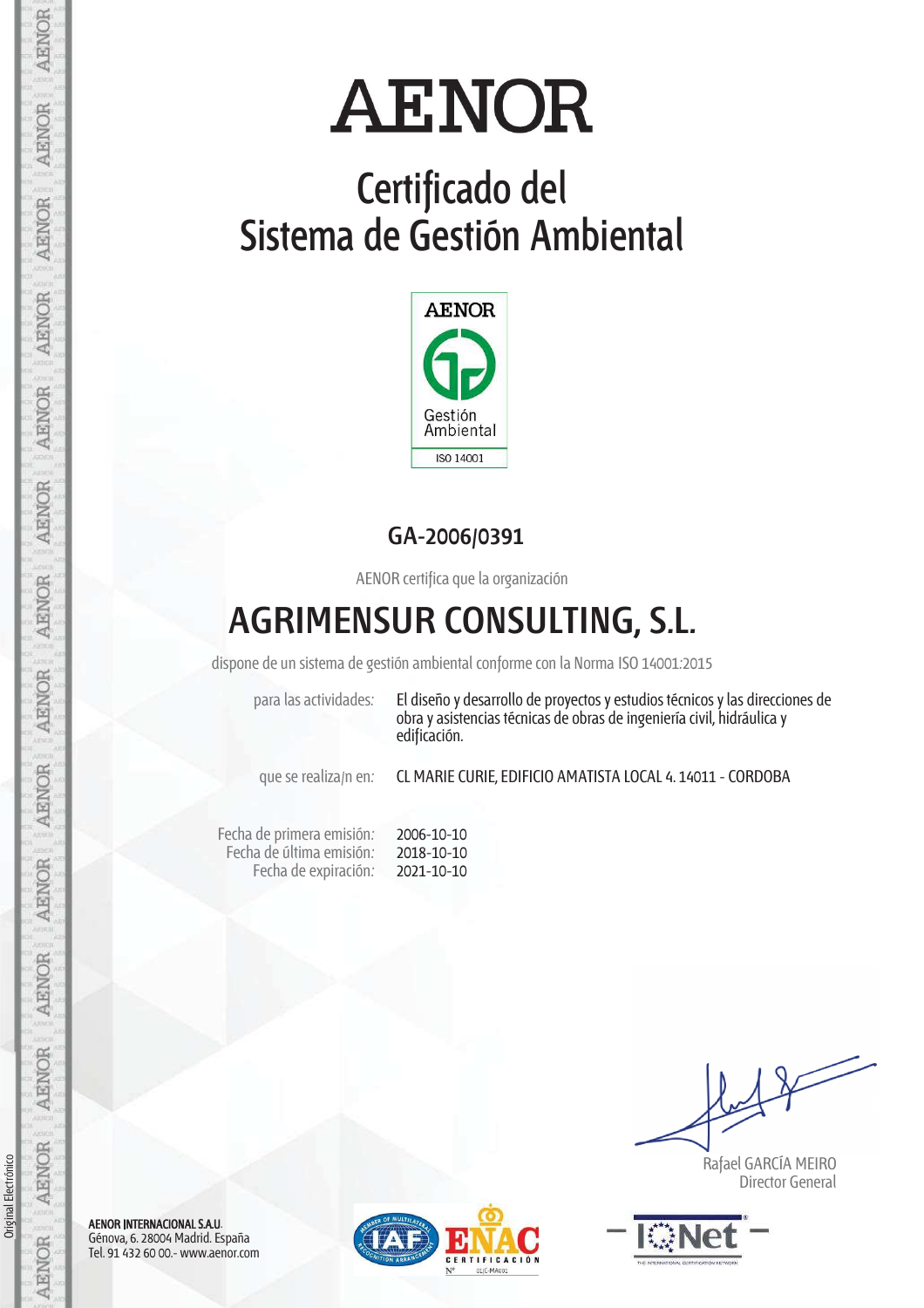

THE INTERNATIONAL CERTIFICATION NETWORK

# *CERTIFICATE*

*AENOR has issued an IQNet recognized certificate that the organization:* 

#### *AGRIMENSUR CONSULTING, S.L.*

*CL MARIE CURIE, EDIFICIO AMATISTA LOCAL 4. 14011 - CORDOBA* 

*has implemented and maintains a* 

*Environmental Management System* 

*for the following scope:* 

*The design and development of projects, technical studies, management of constructions and technical aids in civil engeneering and edification.* 

*which fulfills the requirements of the following standard* 

#### *ISO 14001:2015*

 *First issued on: 2006-10-10 Last issued: 2018-10-10 Validity date: 2021-10-10*

*This attestation is directly linked to the IQNet Partner's original certificate and shall not be used as a standalone document* 

### *Registration Number: ES-2006/0391* **<sup>a</sup>**

*Alex Stoichitoiu President of IQNet* 

*Rafael GARCÍA MEIRO MEIRO Chief Executive Officer*

AENOR

IQNet Partners\*: AENOR *Spain* AFNOR Certification *France* APCER *Portugal* CCC *Cyprus* CISQ *Italy* CQC *China* CQM *China* CQS *Czech Republic*  Cro Cert *Croatia* DQS Holding GmbH *Germany* FCAV *Brazil* FONDONORMA *Venezuela* ICONTEC *Colombia* Inspecta Sertifiointi Oy *Finland* INTECO *Costa Rica* IRAM *Argentina* JQA *Japan* KFQ *Korea* MIRTEC *Greece* MSZT *Hungary* Nemko AS *Norway*  NSAI *Ireland NYCE-*SIGE *México* PCBC *Poland* Quality Austria *Austria* RR *Russia* SII *Israel* SIQ *Slovenia*  SIRIM QAS International *Malaysia* SQS *Switzerland* SRAC *Romania* TEST St Petersburg *Russia* TSE *Turkey* YUQS *Serbia*  IQNet is represented in the USA by: AFNOR Certification, CISQ, DQS Holding GmbH and NSAI Inc.

\* The list of IQNet partners is valid at the time of issue of this certificate. Updated information is available under www.iqnet-certification.com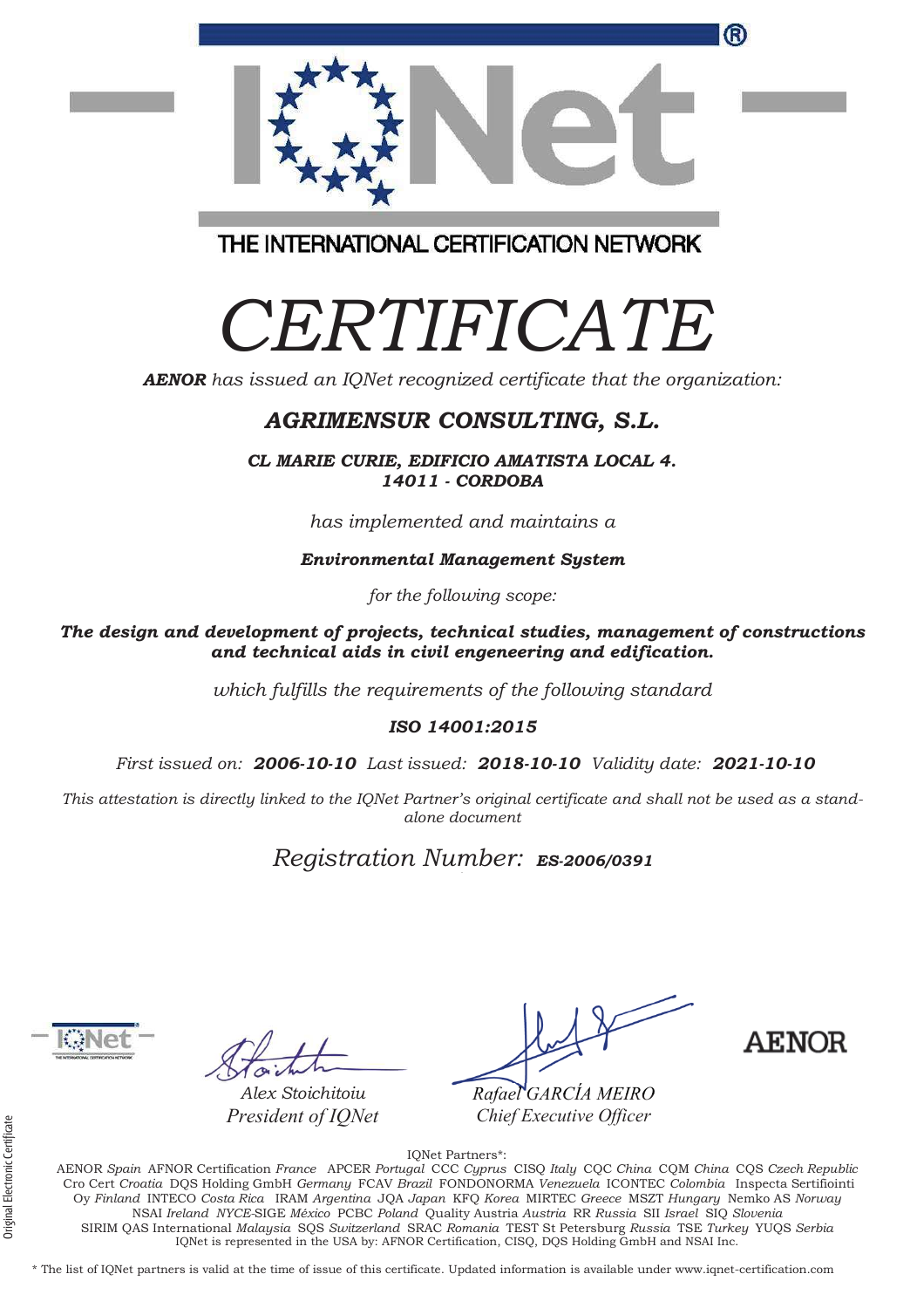## **Certificado del Sistema de Gestión de la Calidad**



### **ER-1514/2006**

AENOR certifica que la organización

### **AGRIMENSUR CONSULTING, S.L.**

dispone de un sistema de gestión de la calidad conforme con la Norma ISO 9001:2015

para las actividades: El diseño y desarrollo de proyectos y estudios técnicos y las direcciones de obra y asistencias técnicas de obras de ingeniería civil, hidráulica y edificación.

que se realizan en: CL MARIE CURIE, EDIFICIO AMATISTA LOCAL 4. 14011 - CORDOBA

Fecha de primera emisión: Fecha de última emisión: Fecha de expiración: 2006-10-10 2018-10-10 2021-10-10

 Rafael GARCÍA MEIRO Director General



AENOR INTERNACIONAL S.A.U. Génova, 6. 28004 Madrid. España Tel. 91 432 60 00.- www.aenor.com



Original Electrónico

Original Electrónico